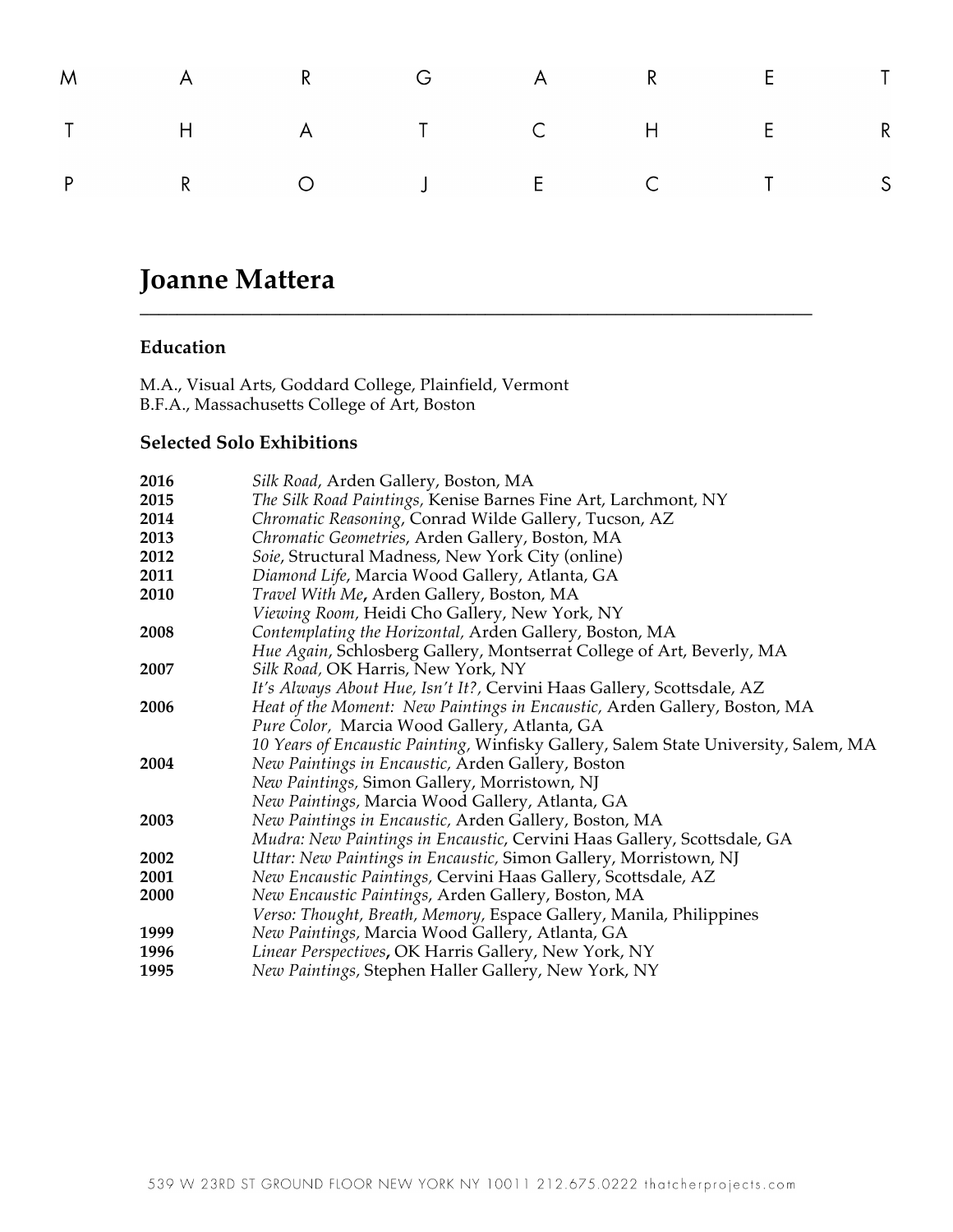## **Selected Group Exhibitions**

| 2017 | Hybrid Form, Margaret Thatcher Projects, New York, NY<br>Chromatopia: A History of Color in Art, Tacit Gallery, Melbourne, Australia<br>(Curators: Louise Blyton, David Coles) |
|------|--------------------------------------------------------------------------------------------------------------------------------------------------------------------------------|
|      | New York Art Lab, Umeda Gallery, Osaka, Japan (Organizer: Shuhei Yamatani)<br>Black Tie (optional), Adam Peck Gallery, Provincetown, MA                                        |
|      | Summer Show, dm Contemporary, New York, NY                                                                                                                                     |
| 2016 | Black Box, Boecker Contemporary, Heidelberg, Germany, and venues in Europe<br>Best of 2016, Space Gallery, Denver, CO                                                          |
|      | Chromatic Space, Shirley Fiterman Gallery, New York, NY (Curator. Jonathan D.                                                                                                  |
|      | Lippincott)<br>The Onward of Art, 1285 Art Gallery, New York, NY (Curator: Karen Wilkin)                                                                                       |
|      | Visible Histories, 80th Anniversary Exhibition of American Abstract Artists,                                                                                                   |
|      | Abrons Art Center and Morris-Warren Gallery, New York, NY (Curator: Max                                                                                                        |
|      | Weintraub)                                                                                                                                                                     |
|      | 10 Ways, Dr. Julius Gallery, Berlin, traveling from Milan and Bonn (Curator:                                                                                                   |
|      | Lorenza Sannai)                                                                                                                                                                |
|      | Fiction (With Only Daylight Between Us), Venues in the U.S., Germany, United<br>Kingdom, Australia (Curator: Jeffrey Cortland Jones)                                           |
|      | The Indian Summer Show, dm contemporary, New York, NY                                                                                                                          |
|      | Aqua Art Miami and Art Palm Beach, Invited by Projects Gallery, Miami, FL                                                                                                      |
|      | Art Market San Francisco, Invited by Adler & Co. Gallery, San Francisco, CA                                                                                                    |
| 2015 | August Geometry, Marcia Wood Gallery, Atlanta, GA                                                                                                                              |
|      | Endless, Entire, FiveMyles Gallery, Brooklyn, NY (Curator: Rachel Nackman)<br>Going Big, Central Booking. New York, NY (Organizers: Suzan Shutan and Susan                     |
|      | Carr)                                                                                                                                                                          |
|      | Summer Show, dm contemporary, New York City                                                                                                                                    |
| 2014 | Swept Away: Translucence, Transparence, Transcendence in Contemporary Encaustic,                                                                                               |
|      | Hunterdon Art Museum, Clinton, NJ; traveling from Cape Cod Museum of Art<br>Doppler Shift, Visual Art Center of New Jersey, Summit, NJ (Curator: Mary                          |
|      | Birmingham)                                                                                                                                                                    |
|      | Best of 2014, Kenise Barnes Fine Art, Larchmont, New York                                                                                                                      |
|      | Summer Invitational, Elizabeth Harris Gallery, New York, NY                                                                                                                    |
|      | To Leo, A Tribute from American Abstract Artists, Sideshow, Brooklyn, NY                                                                                                       |
|      | Summer Studio Salon, Marcia Wood Gallery, Atlanta, GA                                                                                                                          |
|      | Relative Geometries, Conrad Wilde Gallery, Tucson, AZ<br>Spectrum, A Gallery, Provincetown, MA                                                                                 |
|      | Art Market San Francisco, Invited by Adler and Co. Gallery, San Francisco, CA                                                                                                  |
|      | Art Silicon Valley, Invited by Adler and Co. Gallery, San Francisco, CA                                                                                                        |
|      | Aqua Art Miami, Invited by Projects Gallery, Miami, FL                                                                                                                         |
| 2013 | Swept Away: Translucence, Transparence, Transcendence in Contemporary Encaustic,                                                                                               |
|      | Cape Cod Museum of Art, Dennis, MA (Curator: Michael Giaquinto)<br>A Whiter Shade of Pale, Kenise Barnes Fine Art, Larchmont, New York                                         |
|      | Elephant in the Room, Laconia Gallery, Boston, MA (Curators: Linda Cordner and                                                                                                 |
|      | James Hull)                                                                                                                                                                    |
|      | Materiality, Westchester Community College, Valhalla, New York (Curator: Kenise                                                                                                |
|      | Barnes)                                                                                                                                                                        |
|      | Paperazzi, Janet Kurnatowski Gallery, Brooklyn, NY<br>Aqua Art Miami, Invited by Projects Gallery, Philadelphia and Miami, FL                                                  |
|      | Art Market San Francisco, Invited by Adler and Co. Gallery, San Francisco, CA                                                                                                  |
|      |                                                                                                                                                                                |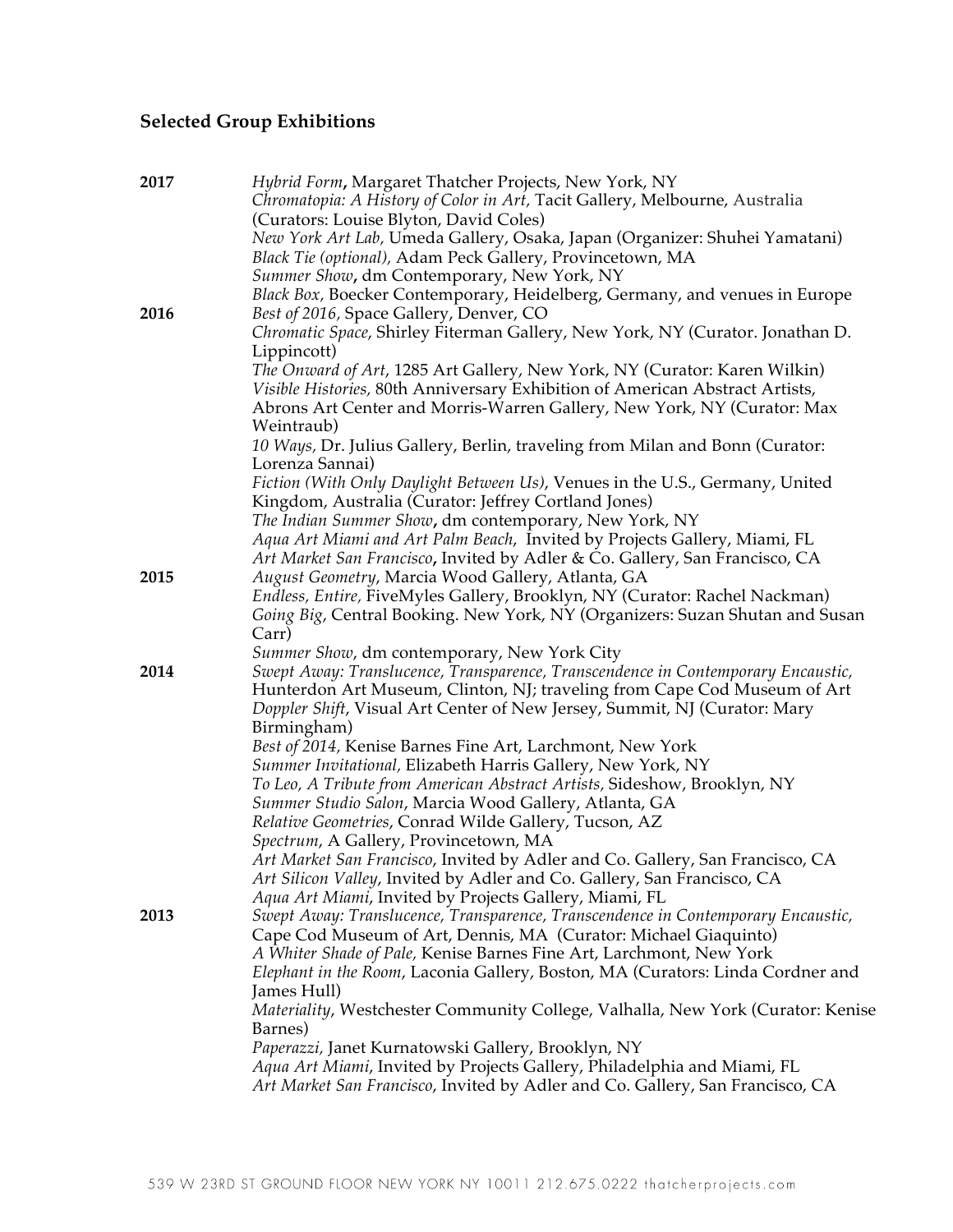| 2012 | Patterns, Systems, Structures: Abstraction in American Art, Montclair Art Museum,<br>Montclair, NJ (Curator: Gail Stavitsky)                             |
|------|----------------------------------------------------------------------------------------------------------------------------------------------------------|
|      | Saturated Color, Schweinfurth Art Center, Auburn, New York (Curator: Kenise                                                                              |
|      | Barnes)<br>Lush Geometry, dm contemporary, New York, NY                                                                                                  |
|      | Rolling in the Deep, Kenise Barnes Fine Art, Larchmont, New York                                                                                         |
|      | Art Naples, Invited by Projects Gallery, Philadelphia and Miami, FL                                                                                      |
|      | Affordable Art Fair, Los Angeles and New York City, Invited by Conrad Wilde Gallery,<br>Tucson, AZ                                                       |
| 2011 | Kindred Spirits, Traina Center for the Arts, Clark University, Worcester, Mass.                                                                          |
|      | (Curator: Toby Sisson)                                                                                                                                   |
|      | Plane Speaking, McKenzie Fine Art, New York, NY                                                                                                          |
|      | Drawing The Line #11, June Fitzpatrick Gallery, Portland, ME<br>Sheer Color, Conrad Wilde Gallery, Tucson, AZ                                            |
|      | Baby, It's Cold Outside, Kenise Barnes Fine Art, Larchmont, NY                                                                                           |
|      | Aqua Art, Miami, Invited by Conrad Wilde Gallery, Tucson, AZ                                                                                             |
| 2010 | Geometric Themes and Variations, Gallery 128, New York, NY (Curator: Gloria Klein)<br>Pull: Print Portfolio Exhibition, Marcia Wood Gallery, Atlanta, GA |
|      | July Salon, June Fitzpatrick Gallery, Portland, ME                                                                                                       |
|      | <i>Inspire, Amy Simon Fine Art, Westport, CT</i>                                                                                                         |
|      | Oasis, Conrad Wilde Gallery, Tucson, AZ                                                                                                                  |
|      | Love, Lust and Desire, McGowan Fine Arts Concord, NH                                                                                                     |
|      | Aqua Art Miami, Invited by Conrad Wilde Gallery, Tucson, AZ                                                                                              |
| 2009 | Slippery When Wet, Metaphor Contemporary Art, Brooklyn, NY                                                                                               |
|      | <i>Inaugural Preview, dm contemporary, New York, NY</i><br>Summer Guest House, Marcia Wood Gallery, Atlanta, GA                                          |
|      | 12x12, Conrad Wilde Gallery, Tucson, AZ                                                                                                                  |
|      | Stayin' Alive, Metaphor Contemporary Art, Brooklyn, NY                                                                                                   |
|      | Obsessions, Adler & Co. Gallery, San Francisco, CA                                                                                                       |
|      | Geometrics II, Gallery 128, New York, NY (Curator: Gloria Klein)                                                                                         |
|      | Castle Hill at the Provincetown Art Association and Museum, Hans Hoffman Gallery,                                                                        |
|      | Provincetown, MA                                                                                                                                         |
|      | Gallery Artists: Works on Paper, June Fitzpatrick Gallery, Portland, ME                                                                                  |
|      | Love, Lust and Desire, McGowan Fine Art, Concord, NH                                                                                                     |
|      | Bridge Art Fair, Invited by dm contemporary, Mill Neck, NY                                                                                               |
| 2008 | Los Angeles Art Show, Invited by Adler & Co. Gallery, San Francisco, CA<br>Material Color, Hunterdon Art Museum, Clinton, NJ (Curator: Mary              |
|      | Birmingham)                                                                                                                                              |
|      | No Chromophobia, OK Harris, New York, NY (Curator: Richard Witter)                                                                                       |
|      | Small Wonder, Garson Baker Fine Art, New York, NY                                                                                                        |
|      | Relative Geometries, Conrad Wilde Gallery, Tucson, AZ                                                                                                    |
|      | This Just In, Marcia Wood Gallery, Atlanta, GA                                                                                                           |
|      | Calculated Color, Higgins Gallery, Cape Cod Comm. College, Barnstable, MA<br>(Curator: Jane Lincoln)                                                     |
|      | A Breath of Fresh Air, Kenise Barnes Fine Art, Larchmont, NY                                                                                             |
|      | Summer/Fall Group Show, Adler & Co., San Francisco, CA                                                                                                   |
|      | Fourth Anniversary Exhibition, dm contemporary, Mill Neck, NY<br>Art Now Fair, New York, Invited by dm contemporary, Mill Neck, NY                       |
|      | Los Angeles Art Show, Invited by Adler & Co. Gallery, San Francisco, CA                                                                                  |
| 2007 | Punchbowl, Metaphor Contemporary Art, Brooklyn, NY                                                                                                       |
|      | The Blogger Show, Agni Gallery, New York, NY (Organizer: John Morris)                                                                                    |
|      | Gigantic Small Works Show, Rosenfeld Gallery, Philadelphia, PA                                                                                           |
|      | The Fusion Project, June Fitzpatrick Gallery, Portland, ME                                                                                               |
|      | Encaustic Invitational, Conrad Wilde Gallery, Tucson, AZ                                                                                                 |
|      | Red Dot Fair, Miami, Invited by Arden Gallery, Boston, MA                                                                                                |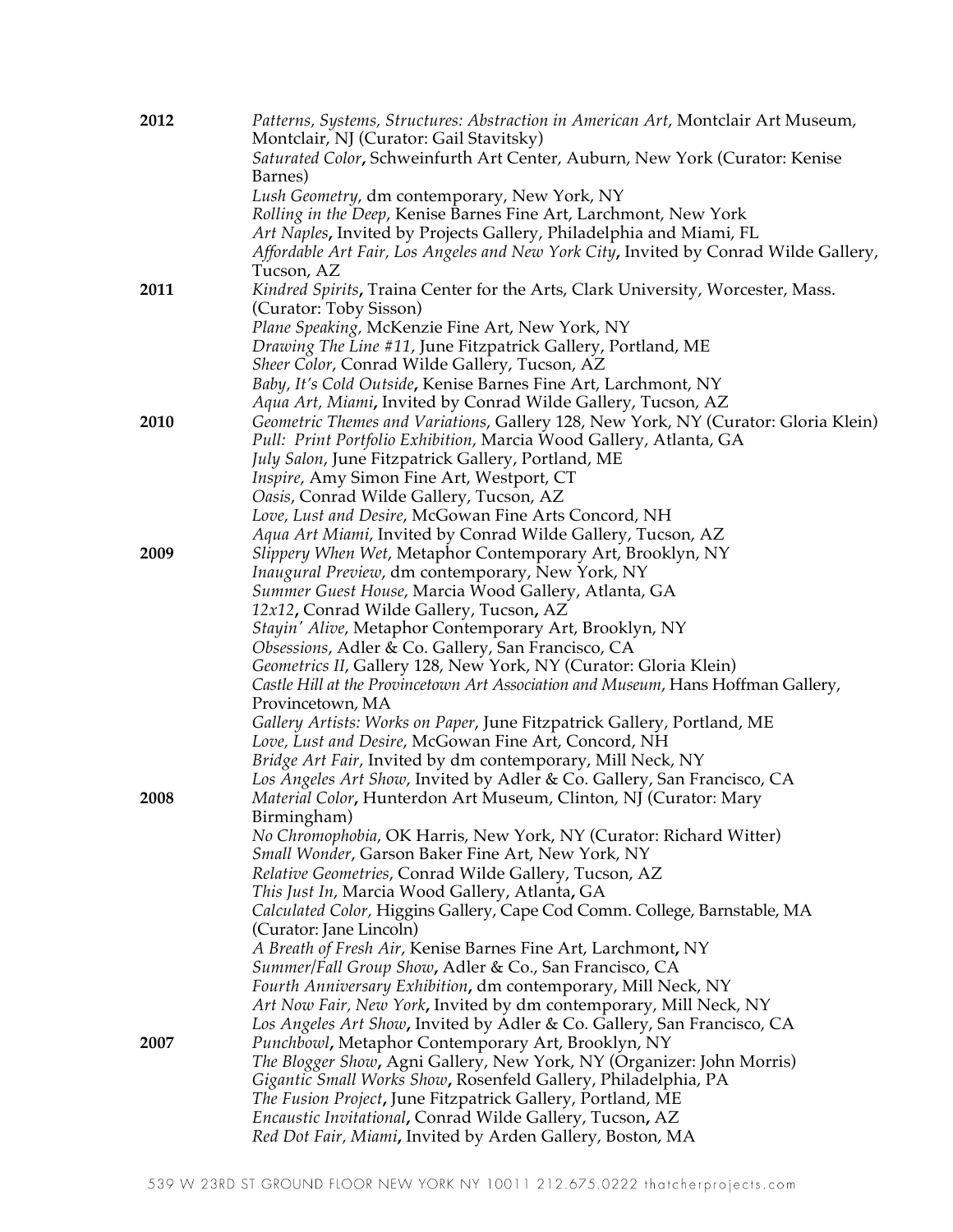| 2006 | Los Angeles Art Show, Invited by Adler and Co. Gallery, San Francisco, CA<br>Neo Plastic Redux, Elizabeth Harris Gallery, New York, NY (Organizer: Miles |
|------|----------------------------------------------------------------------------------------------------------------------------------------------------------|
|      | Manning)                                                                                                                                                 |
|      | Gigantic Small Works Show, Rosenfeld Gallery, Philadelphia, PA                                                                                           |
|      | Nancy Manter, Joanne Mattera, Babe Shapiro, dm contemporary, Mill Neck, NY<br>A Thing of Beauty and A Joy Forever, Kenise Barnes Fine Art, Larchmont, NY |
|      | Minimal, Minimal Works Gallery, Philadelphia, PA                                                                                                         |
|      | Luminous Depths. Wm. Paterson Univ., Wayne, NJ (Curator: Nancy Einreinhofer)                                                                             |
|      | Order(ed), Siano Gallery, Philadelphia, PA(Curator: Julie Karabenick with essay by                                                                       |
|      | Roberta Fallon)                                                                                                                                          |
|      | Flow Art Fair, Miami, Invited by Kenise Barnes Fine Art, Larchmont, NY                                                                                   |
|      | Art (212) Contemporary Art Fair, New York, Invited by Marcia Wood Gallery, Atlanta                                                                       |
|      | Los Angeles Art Show, Invited by Cervini Haas Gallery, Scottsdale, AZ                                                                                    |
| 2005 | What Did Puck Say?, Heidi Cho Gallery, New York, NY                                                                                                      |
|      | Engaging the Structural, Broadway Gallery, New York, NY (Curator: Julie Karabenick;<br>essay: Lilly Wei)                                                 |
|      | Cooled and Collected: Modern Masters of Encaustic, Boon Gallery, Salem, MA                                                                               |
|      | Color Theory, Schweinfurth Art Center, Auburn, NY (Curator: Kenise Barnes)<br>Wish You Were Here IV, A.I.R. Gallery, New York, NY                        |
|      | Wax: Encaustic Painting in Contemporary Art, Brush Gallery, Lowell, MA (Curator: E.                                                                      |
|      | Linda Poras)                                                                                                                                             |
|      | Works On Paper Invitational, Cervini Haas Gallery, Scottsdale, AZ                                                                                        |
|      | Wax Works, McGowan Fine Arts, Concord, NH                                                                                                                |
|      | AAF Contemporary Art Fair, New York, Invited by Marcia Wood Gallery, Atlanta, GA                                                                         |
| 2004 | Color Theory, Kenise Barnes Fine Art, Larchmont, NY                                                                                                      |
|      | Unbound: Selected Artists from 'The Art of Encaustic Painting', R&F Gallery,                                                                             |
|      | Kingston, NY (Curator: Laura Moriarty)                                                                                                                   |
|      | Four New York Artists, Patrick Olson Gallery, Plymouth, MI                                                                                               |
|      | AAF Contemporary Art Fair, New York, Invited by Marcia Wood Gallery, Atlanta, GA                                                                         |
| 2003 | Encaustic Now II, Marcia Wood Gallery, Atlanta, GA                                                                                                       |
|      | Serenity, Cervini Haas Gallery, Scottsdale, AZ                                                                                                           |
|      | Tickled Pink, Marcia Wood Gallery, Atlanta, GA<br>Wish You Were Here Too, A.I.R. Gallery, New York, NY                                                   |
|      | Art Miami, Invited by Arden Gallery, Boston, MA                                                                                                          |
|      | Art Santa Fe, Invited by Cervini Haas Gallery, Scottsdale, AZ                                                                                            |
| 2003 | AAF Contemporary Art Fair, New York, Invited by Margaret Thatcher Projects, NY                                                                           |
| 2002 | Work on Paper, Marcia Wood Gallery, Atlanta, GA                                                                                                          |
|      | Lush Abstraction, Melanee Cooper Gallery, Chicago, IL                                                                                                    |
|      | Hot Wax, Cummings Art Center at Connecticut College, New London, CT                                                                                      |
|      | Artcetera, Boston Center for the Arts, Boston, MA                                                                                                        |
|      | Works on Paper, Cervini Haas Gallery, Scottsdale, AZ                                                                                                     |
|      | The Postcard Show, A.I.R. Gallery, New York, NY                                                                                                          |
|      | Water, Cervini Haas Gallery, Scottsdale, AZ                                                                                                              |
|      | Enkaustikos: Wax as a Contemporary Medium, Pentimenti Gallery, Philadelphia, PA                                                                          |
|      | Centering, Sonoma Museum of Visual Art, Santa Rosa, CA                                                                                                   |
|      | Generations III, A.I.R. Gallery, New York, NY                                                                                                            |
|      | Art San Francisco, Invited by Newzones Gallery, Calgary, Canada                                                                                          |
| 2001 | AAF Contemporary Art Fair, New York, Invited by Margaret Thatcher Projects, NY<br>Encaustic Now, Marcia Wood Gallery, Atlanta, GA                        |
|      | Encaustic Works, Arden Gallery, Boston, MA                                                                                                               |
|      | The Art of Encaustic Painting, Cervini Haas Gallery, Scottsdale, AZ                                                                                      |
|      | Encaustic: Joanne Mattera and Friends, Melanee Cooper Gallery, Chicago, IL                                                                               |
|      | Large-Scale Painting, Cervini Haas Gallery, Scottsdale, AZ                                                                                               |
|      | Deck the Walls, Newzones Gallery, Calgary                                                                                                                |
|      |                                                                                                                                                          |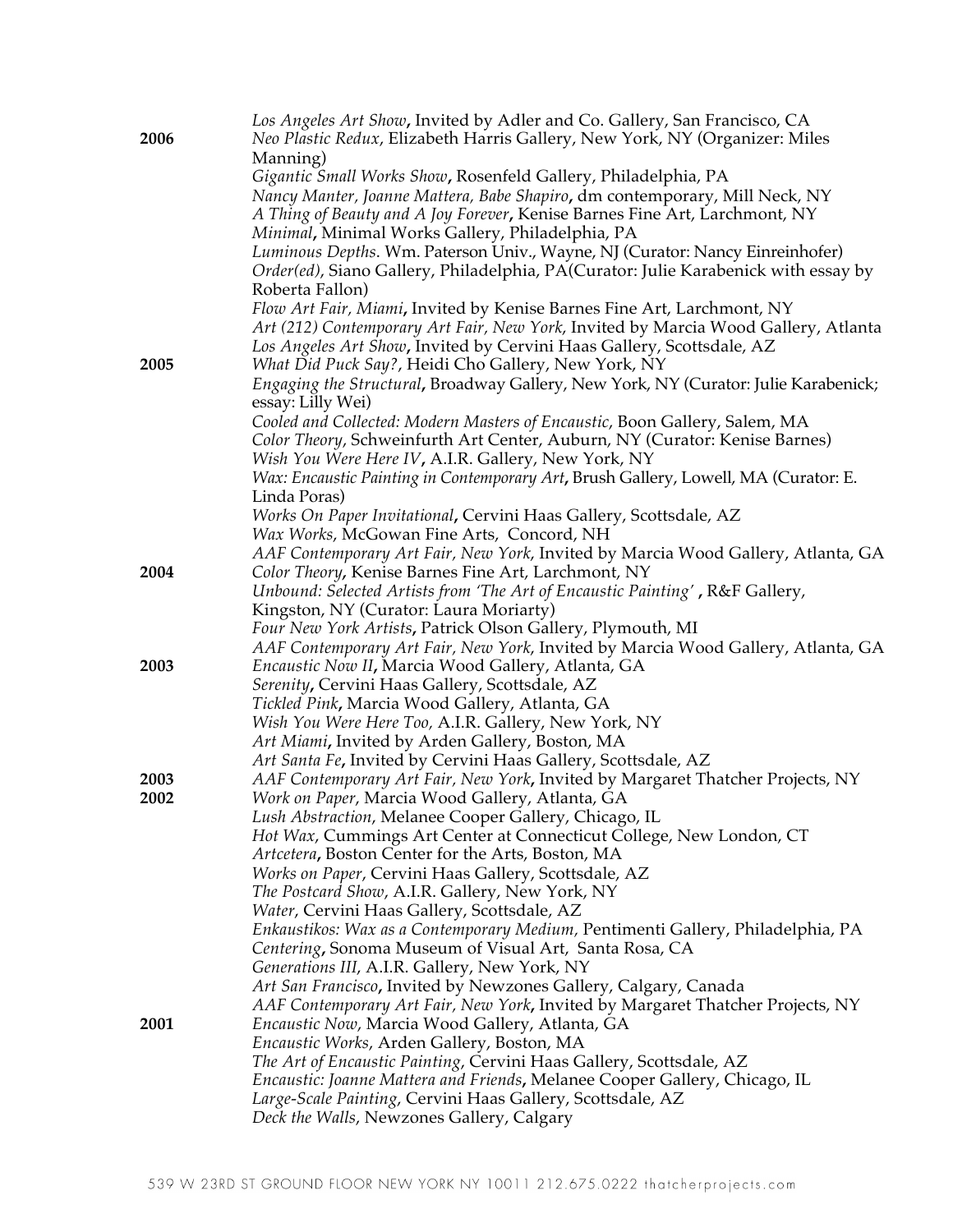| 2000         | Constant Aesthetic, Stephen Haller Gallery, New York, NY<br>Generations II: A Survey of Women Artists at the Millennium, A.I.R Gallery, New York,<br>NY                                                                |
|--------------|------------------------------------------------------------------------------------------------------------------------------------------------------------------------------------------------------------------------|
|              | The Other Side and This Side: The Art of Italian and Italian-American Women, Casa<br>Italiana, New York, NY                                                                                                            |
|              | Pieces IV, Gallery 128, New York, NY                                                                                                                                                                                   |
| 1999         | Aesthetic Boundaries, Stephen Haller Gallery, New York, NY<br>Waxing Poetic: Encaustic Art in America, Montclair Art Museum, Montclair, NJ, and<br>Knoxville Museum of Art, Knoxville, TN                              |
|              | Signs, Codes and Surfaces I and II, Stephen Haller Gallery, New York, NY<br>Pieces III, Gallery 128, New York, NY                                                                                                      |
| 1998         | Contemporary Wax, Stephen Haller Gallery, New York, NY<br>Small Works, Washington Square East Gallery, New York, NY                                                                                                    |
|              | Generations, A.I.R. Gallery, New York, NY<br>Ron Ehrlich, Gregory Johnston, Joanne Mattera, Hiro Yokose, Marcia Wood Gallery,<br>Atlanta, GA                                                                           |
| 1997         | Cultural Markers, Stephen Haller Gallery, New York, NY<br>1+1=3: Independent Artists, Collaborative Art, Alicia Torres Gallery, New York, NY                                                                           |
|              | Material Girls: Gender, Process and Abstract Art Since 1970, Gallery 128, New York,<br>NY                                                                                                                              |
|              | Paper Project, Sally Sprout Gallery, Houston, TX<br>Inaugural Show, Christine Adapon Gallery, Manila, Philippines                                                                                                      |
| Curatorial   |                                                                                                                                                                                                                        |
| 2017         | Depth Perception, co-curated with Cherie Mittenthal, Cape Cod Museum of Art,<br>Dennis, MA                                                                                                                             |
| 2015         | A Few Conversations About Color, DM Contemporary, New York, NY                                                                                                                                                         |
| 2012         | Improbable Topographies, Rice Polak Gallery, Provincetown, MA<br>Textility, co-curated with Mary Birmingham, Visual Art Center of New Jersey,<br>Summit, NJ                                                            |
| 2011         | Surface Attraction, co-curated with Marla Rice, Rice Polak Gallery, Provincetown,<br>MA                                                                                                                                |
|              | Conversations, co-curated with Laura Moriarty, Gallery at R&F, Kingston, NY                                                                                                                                            |
| 2010<br>2009 | Wax Libris II, Fourth International Encaustic Conference, Beverly, MA<br>Wax Libris, Third International Encaustic Conference, Beverly, MA<br>Blogpix, co-curated with Olympia Lambert, Platform Gallery, New York, NY |
| 2007         | Luxe, Calme et Volupté, Marcia Wood Gallery, Atlanta GA                                                                                                                                                                |
| 2003         | The Whole Ball of Wax, Woman Made Gallery, Chicago, IL                                                                                                                                                                 |
| 1993         | Objects of Their Affection, InterArt Center, New York, NY                                                                                                                                                              |
| 1982         | Artists on the Grid, Svetlana Rockwell Gallery, Cambridge, MA                                                                                                                                                          |
| Teaching     |                                                                                                                                                                                                                        |
| 2012-13      | Visiting Artist, School of Visual and Performing Arts, Endicott College, Beverly,<br>МA                                                                                                                                |
| 2011         | Visiting Artist, College of Visual and Performing Arts, University of Massachusetts,<br>Dartmouth, MA                                                                                                                  |
|              | Visiting Artist, Visiting Artists and Scholars Series, School of Art, Georgia State<br>University, Atlanta, GA                                                                                                         |

- **2005-10** Visiting Lecturer, 2D Fine Arts Department, Massachusetts College of Art, Boston, MA
- **2009** Distinguished Visiting Lecturer, Marywood University, Scranton, PA **2007** Visiting Artist, Montana State University, Bozeman, MT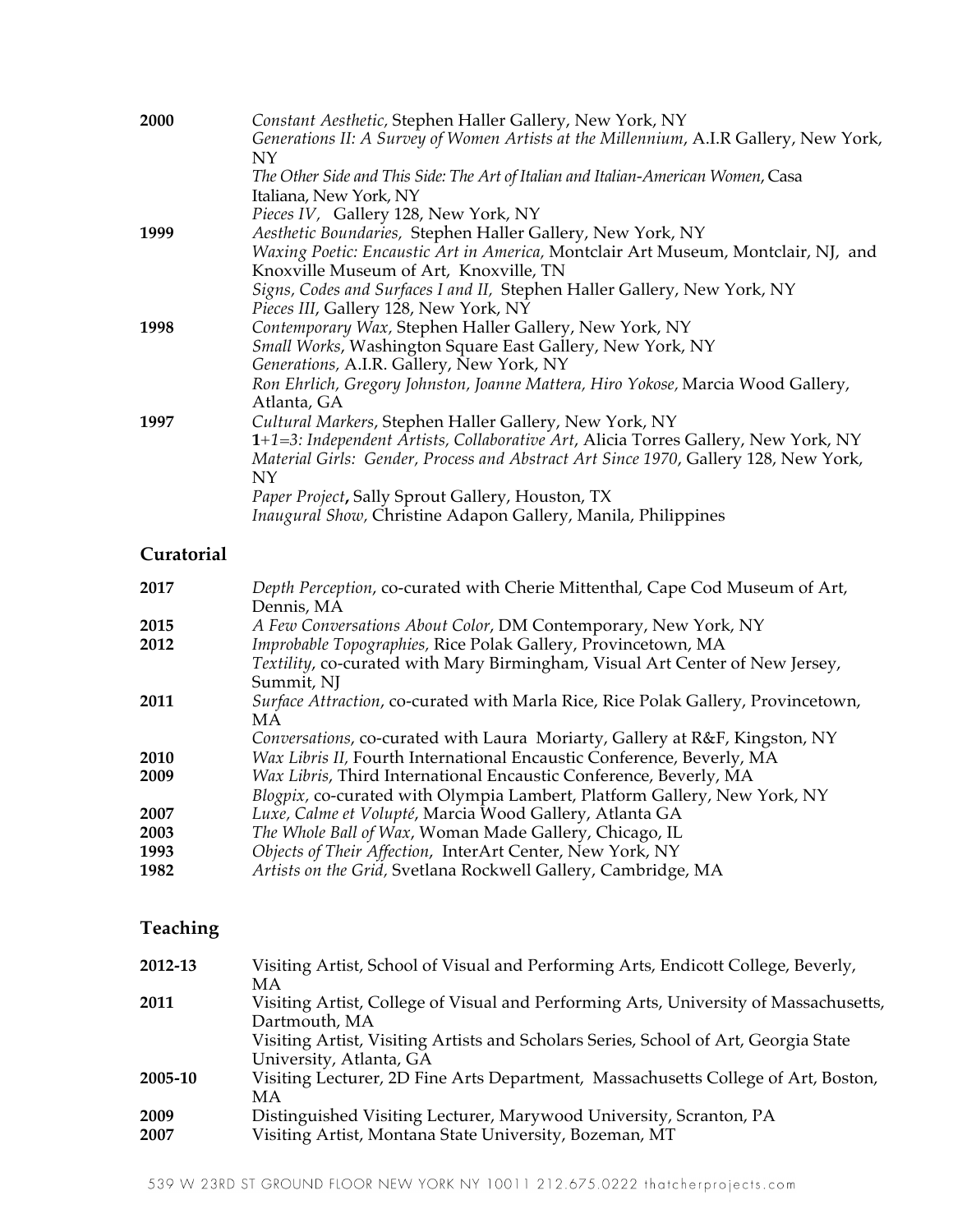| 2004 | Visiting Artist, Montserrat College of Art, Beverly, MA       |
|------|---------------------------------------------------------------|
| 2002 | Weissman Visiting Artist, Connecticut College, New London, CN |
| 1999 | Visiting Artist, University of New York at Albany, Albany, NY |

### **Collections**

Connecticut College, New London, Print Collection Montclair Art Museum, Montclair, NJ New Britain Museum of American Art, CT University Libraries Collection, University of New York at Albany U.S. State Department University of Texas Southwest Medical Center, Dallas, TX Wheaton College Gallery, Norton, MA Alston & Bird, Atlanta and Washington, D.C. Bank of America, New York, NY Beacon Properties, Boston, MA Consulate of Brunei Dana-Farber Institute, Boston, MA Delta Airlines, Boston, MA Eduardo Calma Architecture, Makati City, Philippines Evans Encaustics, Sonoma, CCA Liberty Mutual, Washington, D.C. Montefiore Medical Center, White Plains, NY Mark Williams Design, Atlanta, GA McKee Nelson, New York, NY Norwegian Cruise Lines, Miami, FL Pacific Peninsula Group, Menlo Park, CA PricewaterhouseCoopers, Florham Park, NJ R&F Paints, Kingston, New York, NY Red Wheel/Weiser Books, Boston, MA Stanley, Beaman, Sears, Atlanta, GA

### **Selected Honors**

| Ongoing | Geoform.net, an international website of abstract geometric art; curator, Julie |
|---------|---------------------------------------------------------------------------------|
|         | Karabenick                                                                      |
| 2014    | Elected member, American Abstract Artists                                       |
| 2012    | Honoree, Castle Hill at National Arts Club, New York, NY                        |
| 2007    | Ella Jackson Chair, Castle Hill Center for the Arts, Truro, MA                  |
| 2005    | Artist's Resource Trust grant, a fund of the Berkshire Taconic Foundation, MA   |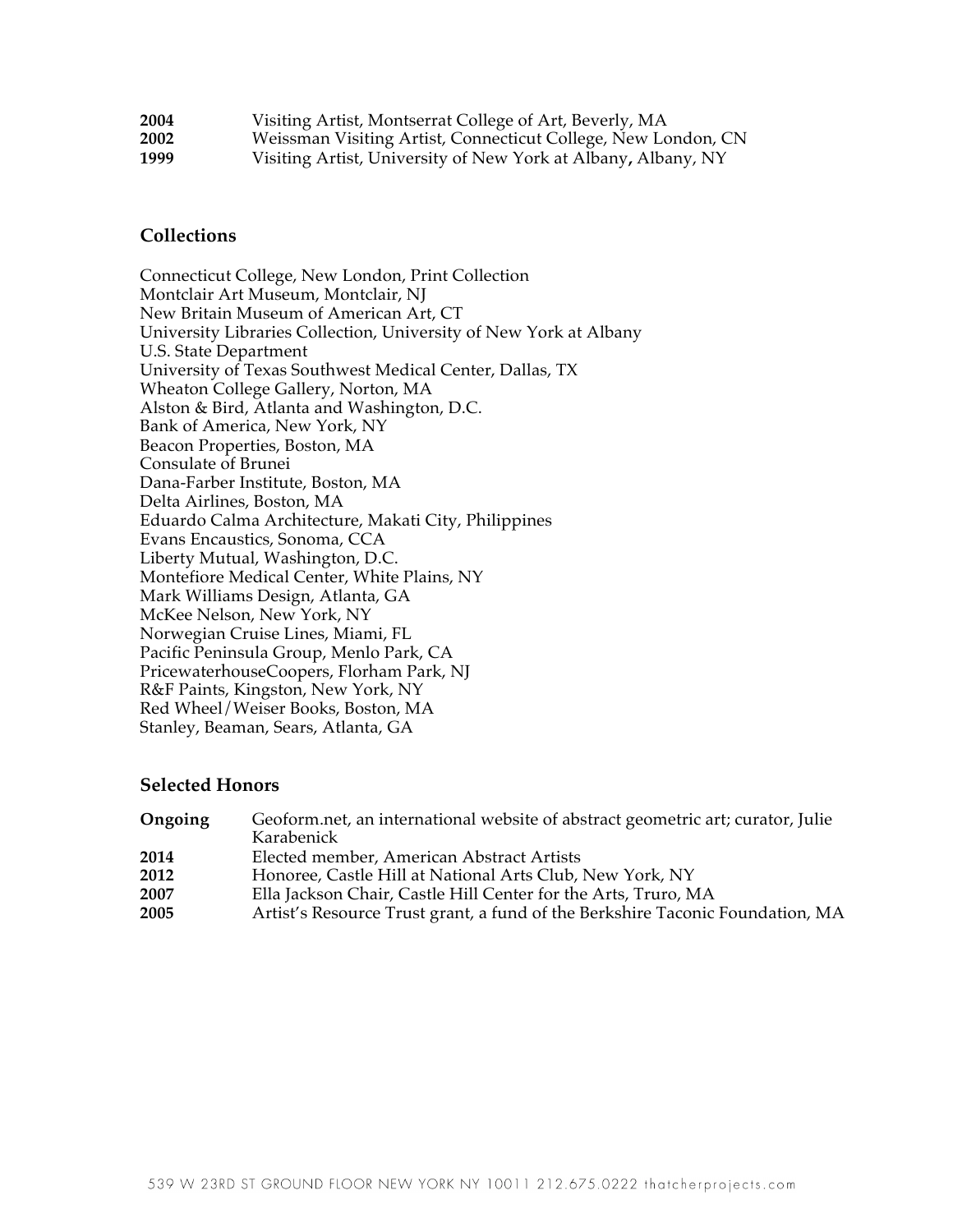### **Selected Bibliography**

Books

| 2016 | 45 Years at OK Harris, Randem Publishing; Marilynn Karp and Ron Weis                     |
|------|------------------------------------------------------------------------------------------|
| 2015 | Experience Painting, Davis Publications; John Howell White                               |
|      | Silk Road: Excerpts from an Ongoing Series, Well-Fed Artist Press, New York City         |
| 2014 | Italian American Review, Vol. 4, Number 1; Calandra Institute, cover                     |
| 2011 | Against the Tide, Two Coats of Paint Press; Sharon Butler                                |
|      | The Art of Reading Italian Americana, Bordighera Press; Fred Gardaphé; cover             |
| 2010 | Encaustic with a Textile Sensibility, Waxy Buildup Press; Daniella Woolf                 |
| 2009 | The Artists' Guide: How To Make A Living Doing What You Love, DaCapo; Jackie             |
|      | Battenfield                                                                              |
| 2005 | Abstract Painting, Watson Guptill; Vicky Perry                                           |
| 2003 | In Our Own Voices: Multidisciplinary Perspectives on Italian and Italian American        |
|      | Women, Bordighera Press; Elizabeth G. Messina, ed.                                       |
| 2001 | Spirit Maps, Red Wheel/Weiser; Joanna Arettam                                            |
| 2000 | Lesbian Art in America, Rizzoli; Harmony Hammond                                         |
| 1998 | Waxing Poetic, The Montclair Art Museum/Rutgers University Press; Gail Stavitsky, editor |
|      |                                                                                          |

Periodicals, Print and Online

| 2015 | ArtsATL, "Math is Beautiful in quirky 'august geometry' at Marcia Wood Gallery," Jerry<br>Cullum, August 26                                                                                                                                                                                                                                 |
|------|---------------------------------------------------------------------------------------------------------------------------------------------------------------------------------------------------------------------------------------------------------------------------------------------------------------------------------------------|
|      | Bedford + Bowery, "When 111 Artists Find Each Other Through Facebook," Rob Scher,<br>August 3                                                                                                                                                                                                                                               |
|      | Westword, "Artists Repeat Themselves in Pattern, an Elegant Group Show," Michael Paglia,<br>May 20                                                                                                                                                                                                                                          |
| 2014 | Artscope, "Formal Aspects at the Cape Cod Museum of Art," Rhiannon Leigh, March 23<br>The New Criterion, "Gallery Chronicle," James Panero, November                                                                                                                                                                                        |
|      | Hyperallergic, "Profaning Geometry, Venerating Uncertainty," Peter Malone, July 11<br>Painter's Progress, "Have You Met Joanne Mattera?," Stephen B. MacInnis, January 15                                                                                                                                                                   |
| 2013 | Maine Sunday Telegram, "Is There a New Vein in Abstract Painting in Maine?," Daniel<br>Kany, Dec. 29                                                                                                                                                                                                                                        |
|      | Two Coats of Paint, "Joanne Mattera's New Angle," Sharon Butler; September 8<br>Artscope, "Joanne Mattera: Chromatic Geometries," Elizabeth Michelman; September-<br>October                                                                                                                                                                |
|      | Art New England, "The Elephant in the Room," David Raymond; July/August<br>Artscope, "Swept Away: Translucence, Transparence, Transcendence in Contemporary<br>Encaustic,"J. Fatima Martins; May-June                                                                                                                                       |
| 2012 | Syracuse Post-Standard, "The Power of Patterns," Katherine Rushworth; August 5<br>Huffington Post, "Rolling in the Deep at Kenise Barnes Fine Art," D. Dominick Lombardi;<br>July 2                                                                                                                                                         |
| 2011 | Artcritical, "Get Lost! Victims and Victors of the Art Fair Grid," David Cohen; December 2<br>Boston Globe Magazine, "Keeping it Simple," Jaci Conry; November 13, 2011<br>Art Critical, "Artists Who Write Write for a Purpose,", George Hofmann; August 31<br>(online)                                                                    |
|      | Art Critical, "Abstraction in a Cold Climate," Franklin Einspruch; December (online)                                                                                                                                                                                                                                                        |
| 2010 | Maine Sunday Telegram, "Refinement Multiplied," Philip Isaacson; July 25<br>Portland Phoenix, "Bright Lines at June Fitzpatrick," Nicholas Schroeder; July 20<br>Art in the Studio, The Questionnaire: Joanne Mattera," Nancy Natale, October 4 (online)<br>Venetian Red, "Joanne Mattera's Journey of Visual Pleasure," Liz Hager (online) |
| 2009 | View List at Minus Space, "Bulletin Board: Inspiration Information," Karen Schifano (online)<br>Making the Art Seen, "Featured Painter: Joanne Mattera," interview by Sand T., July 2009<br>(online)                                                                                                                                        |
|      | Artist's Career Guide, "Reality Check: Interview with Joanne Mattera," Jackie Battenfield<br>(online)                                                                                                                                                                                                                                       |
|      | Artscope, "Third Annual Conference of Encaustic Painting," Brian Goslow; May-June issue<br>NYC Art, "GeoMetrics," Chris Rywalt; March 24 (online)                                                                                                                                                                                           |